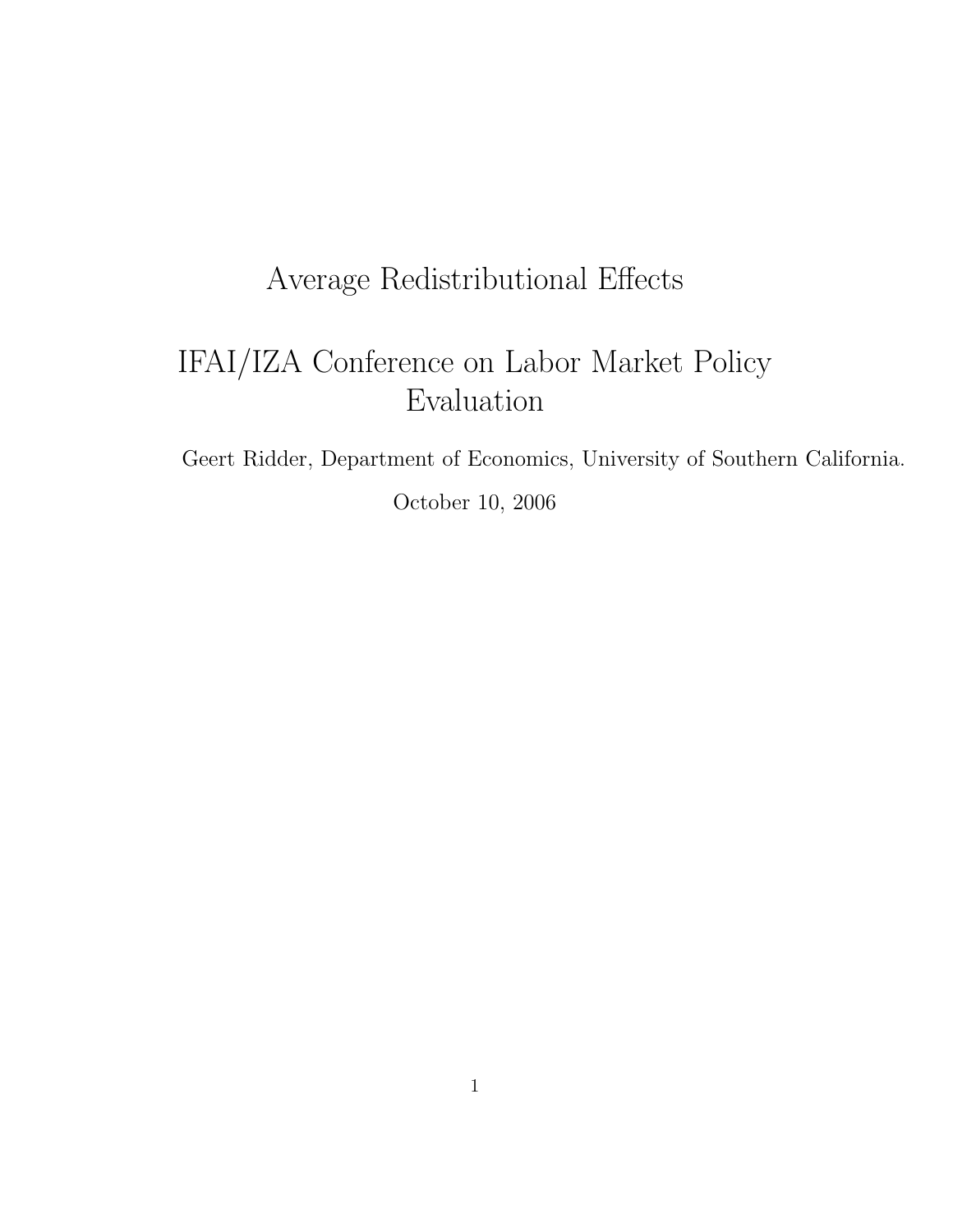#### Motivation

- Most papers in this conference considered on/off or 0-1 or treatment/control interventions.
- Some considered extensions to interventions in which more than 2 treatments are compared.
- In all these interventions there is no restriction on who gets treated, e.g. a typical counterfactual considered is the average outcome if all members of the population are treated and the average outcome if none of them is treated.
- Now consider a situation where there are as many treatment levels as there are individuals (or a distribution of treatment levels in the population) and constraints on treatment assignment.
- A particular case is when the treatment levels are fixed/indivisible. In that case, assigning a particular unit another treatment can only occur if we change the treatment of at least one other unit.
- This is a very simple example of a feedback effect in treatment assignment, i.e. the SUTVA assumption does not hold.
- The constraints on treatment assignment can take different forms, e.g. the treatment levels can be divisible and the total supply, i.e. the sum of the levels, is fixed.
- I will only consider the indivisible case where the treatment assignment matches units to treatments and different treatment assignments are reallocations of treatment levels among units.
- One reason this may be interesting is because these are type of treatments in the presence of peer effects or social interactions, e.g. roommates in college or gender composition of class.
- Literature on social interactions has concentrated on identifying the effect of social interactions (estimating social multiplier), but has not considered the effect of policy interventions.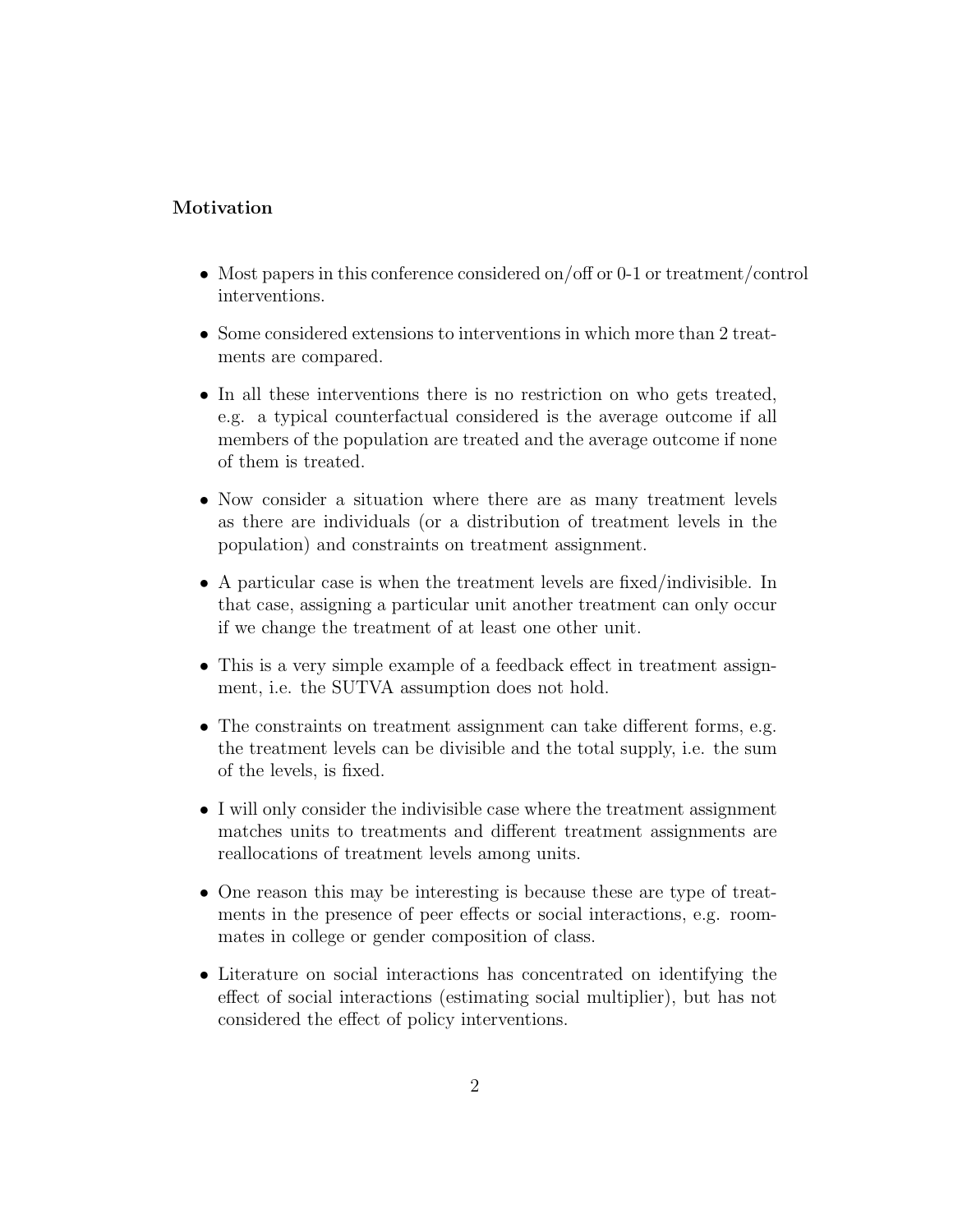• Problem considered here is different from that in Manski (2004) and Dehejia (2002) who consider optimal treatment rules (for 0-1 interventions) that are unconstrained (and do not violate SUTVA). Their question: who should be treated to maximize the average outcome in the population.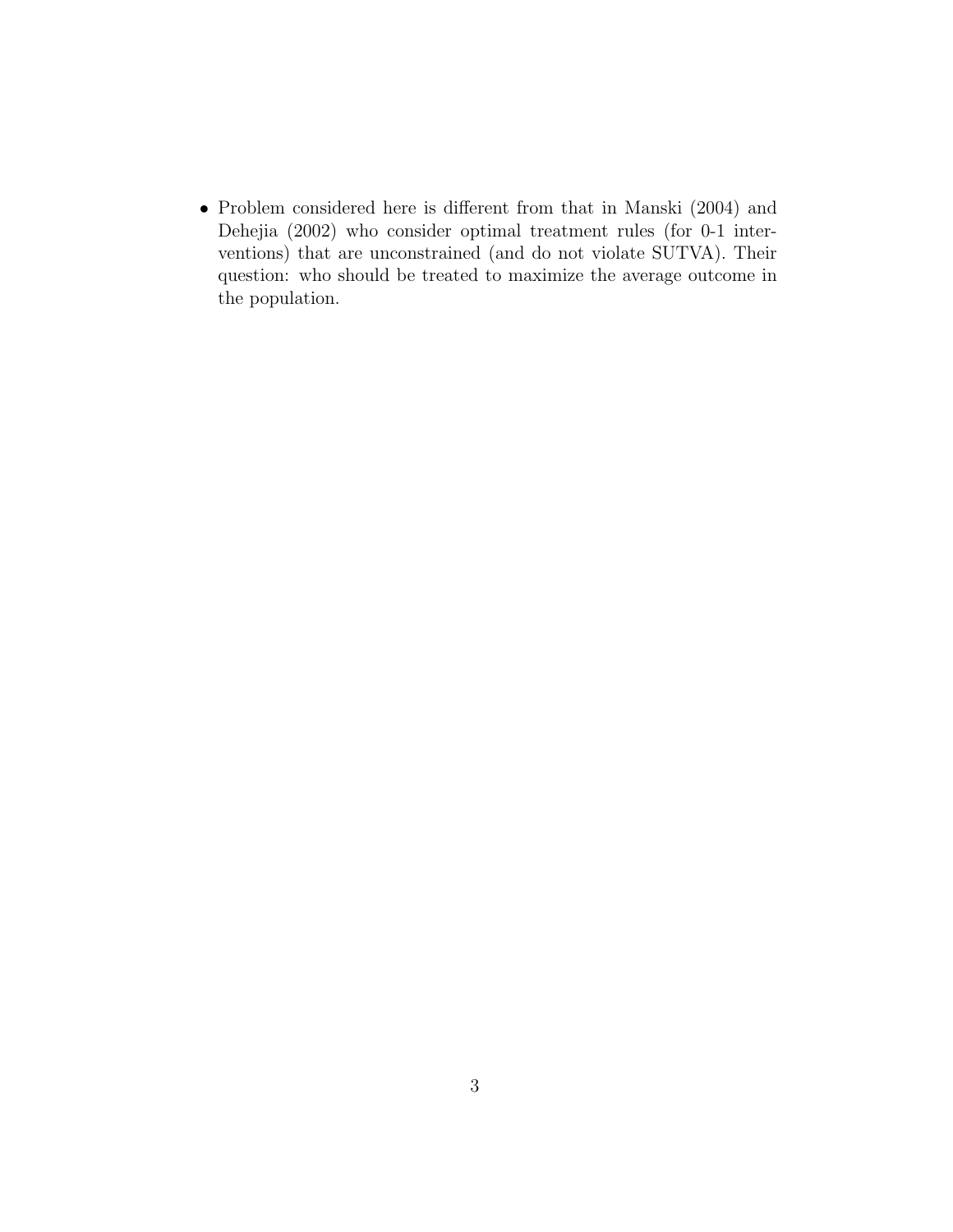## **Overview**

- $\bullet~$  Examples
- $\bullet\,$  Average Redistributional Effect
- Some econometric issues
- $\bullet~$  Empirical illustration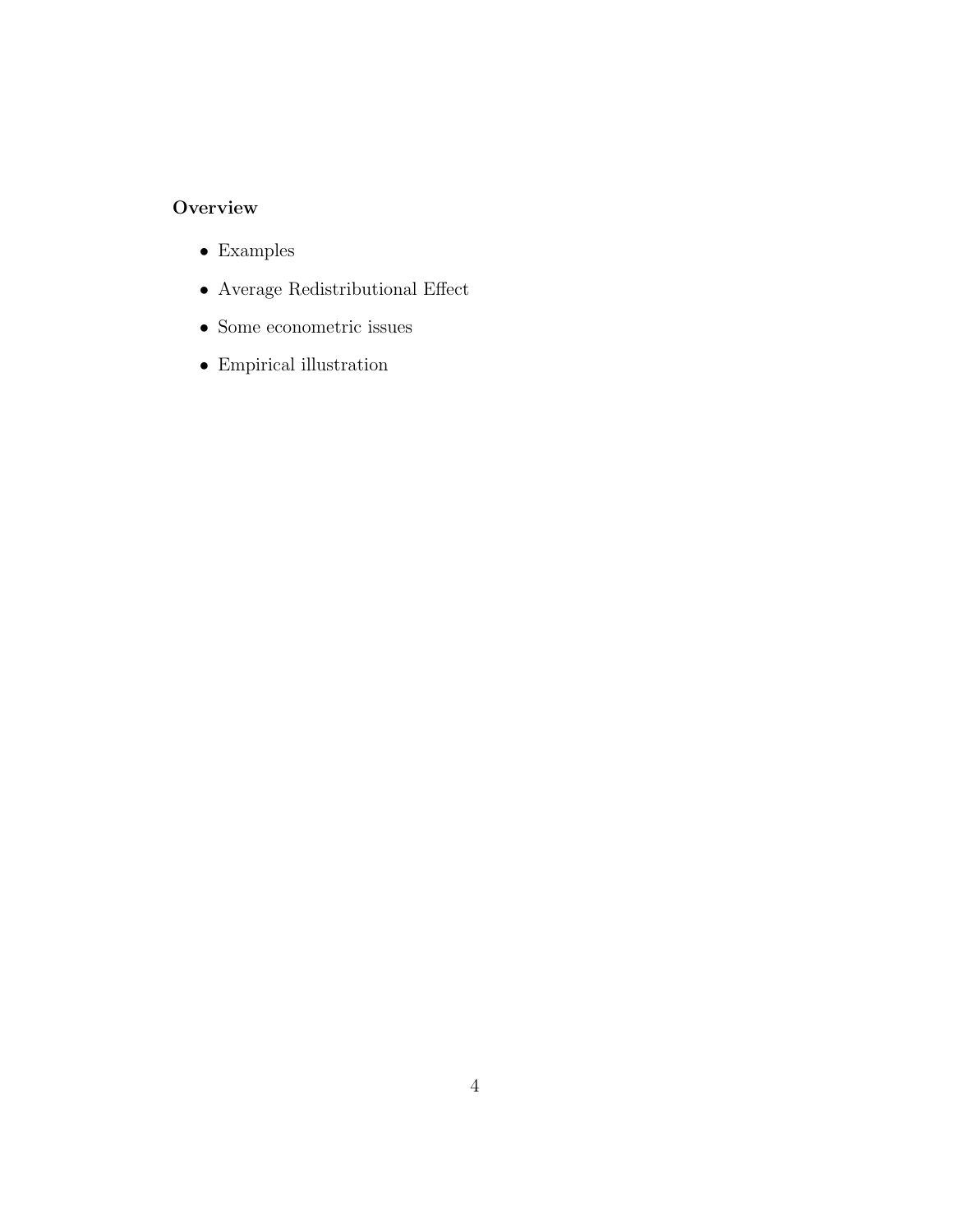#### Examples

Example 1: Production function (Athey and Stern, 1998))

- Notation
	- $Y_i$  is output firm i
	- $W_i$  input of firm i
	- $X_i$  characteristic of firm  $i$
- If i is assigned input w, then output is  $Y_i(w)$  (causal).
- The relation between output and  $w$  is allowed to depend on  $X_i$ , e.g.

$$
Y_i(w) = g(w, X_i)
$$
\n<sup>(1)</sup>

- We assume that total supply of input is fixed, and that input is indivisible.
- Question: What is the effect on average output if we reallocate/redistribute inputs among the firms?
- In sequel we focus on average output we could also consider other summary measures or full distribution, e.g., inequality measures.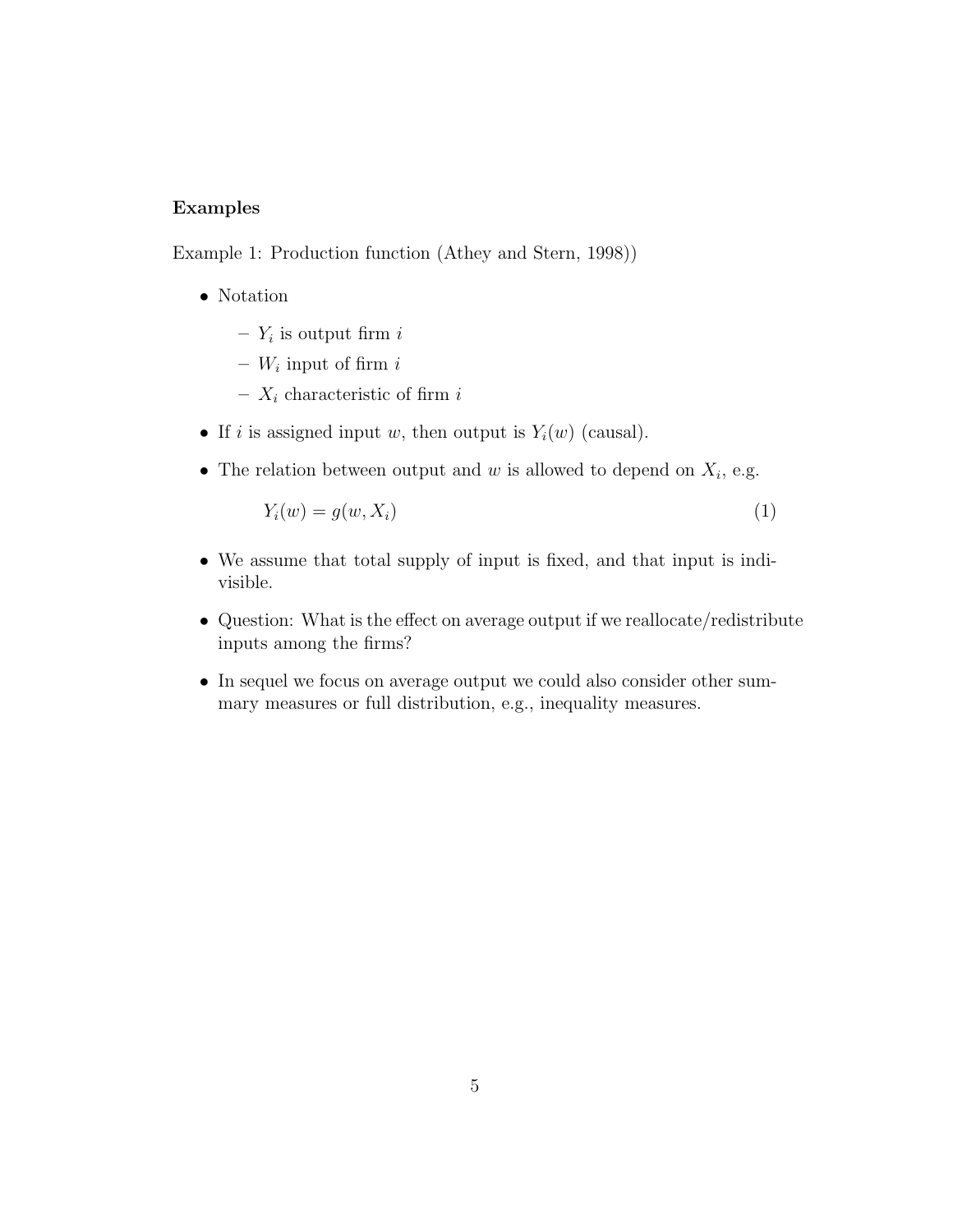Example 2: Teacher assignment (Card and Krueger, 1992)

- Output  $Y_i$  is (average) test score of class i,  $W_i$  is (quality of) teacher assigned to class i, and  $X_i$  is 'quality' of class i, as e.g. measured by average test score in previous year.
- If pool of teachers fixed, then we can only consider reallocation.
- Question: What is the effect on the average (over the classes) test score of teacher reallocation.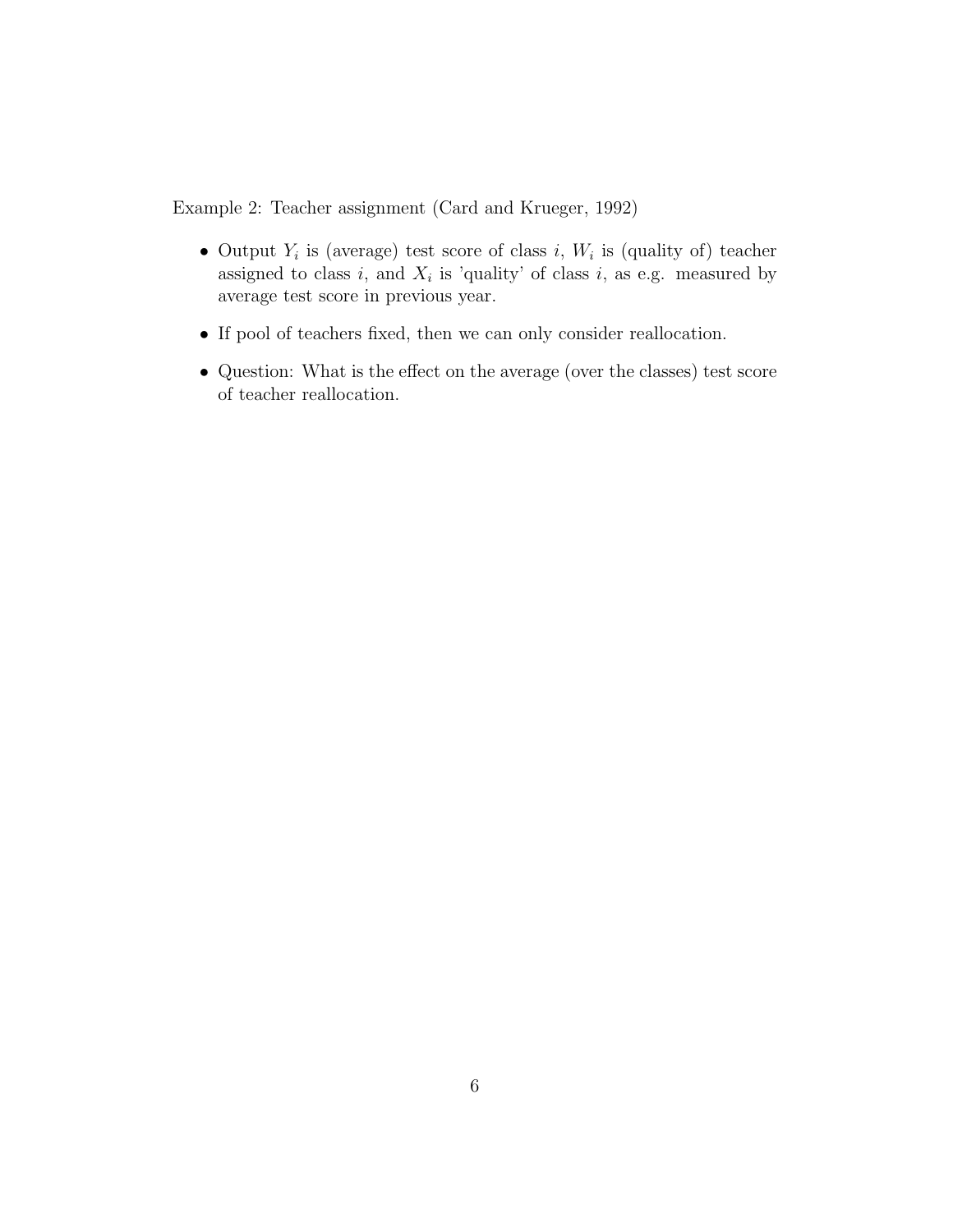Example 3: Roommates in college (Sacerdote, 2001)

- $Y_i$  is GPA of student student i,  $W_i$  is high school GPA of roommate,  $X_i$  is high school GPA of student.
- Note that two inputs  $W$  and  $X$  act symmetrically.
- Effect of high school on college GPA depends on roommate high school GPA: peer effect.
- Question: What is the effect of roommate reallocation on average GPA?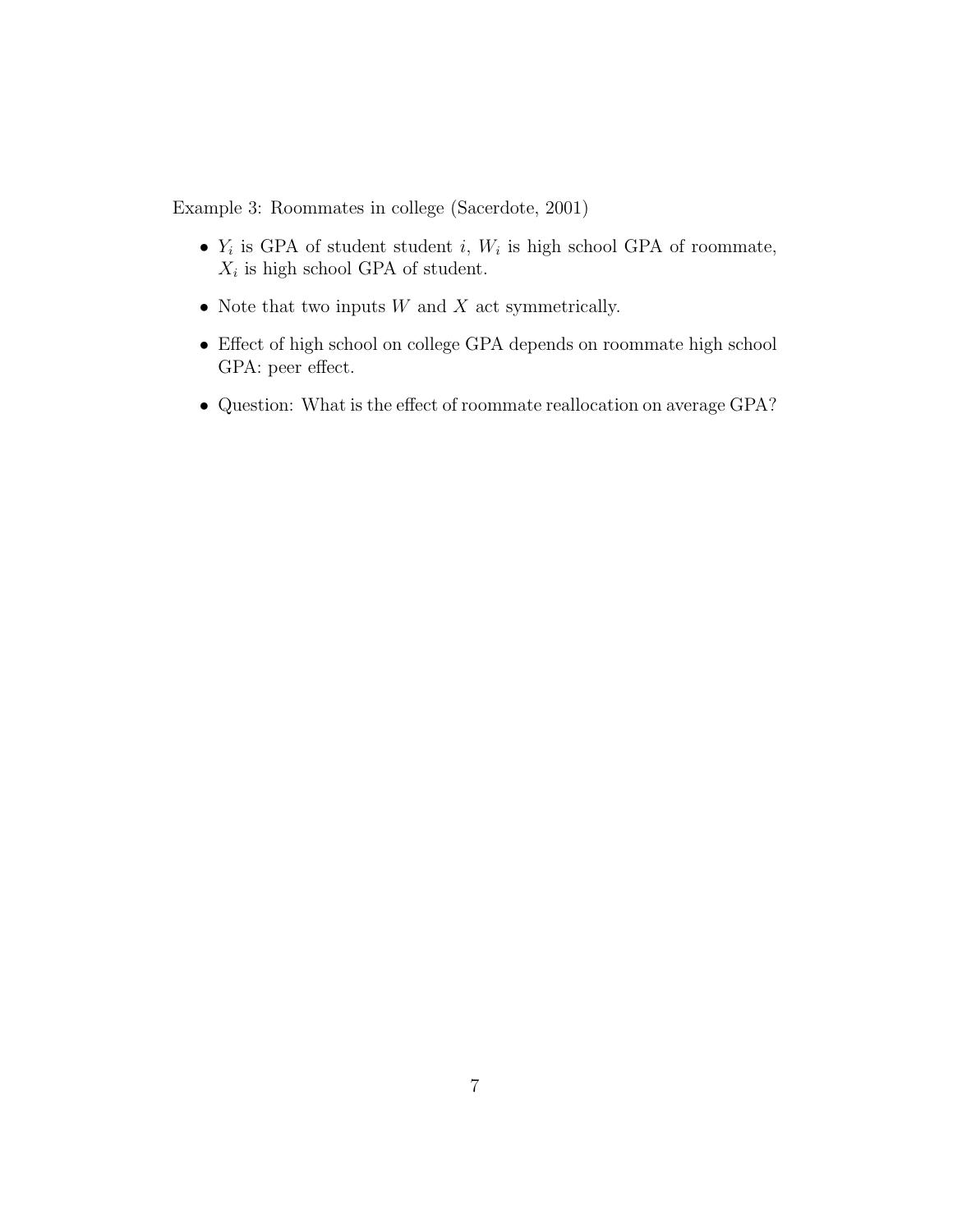Example 4: Parents' and child's education (Kremer, 1997)

- $W_i$  is father's years of education and  $X_i$  is mother's years of education, and  $Y_i$  is child i's years of education.
- Like roommate example.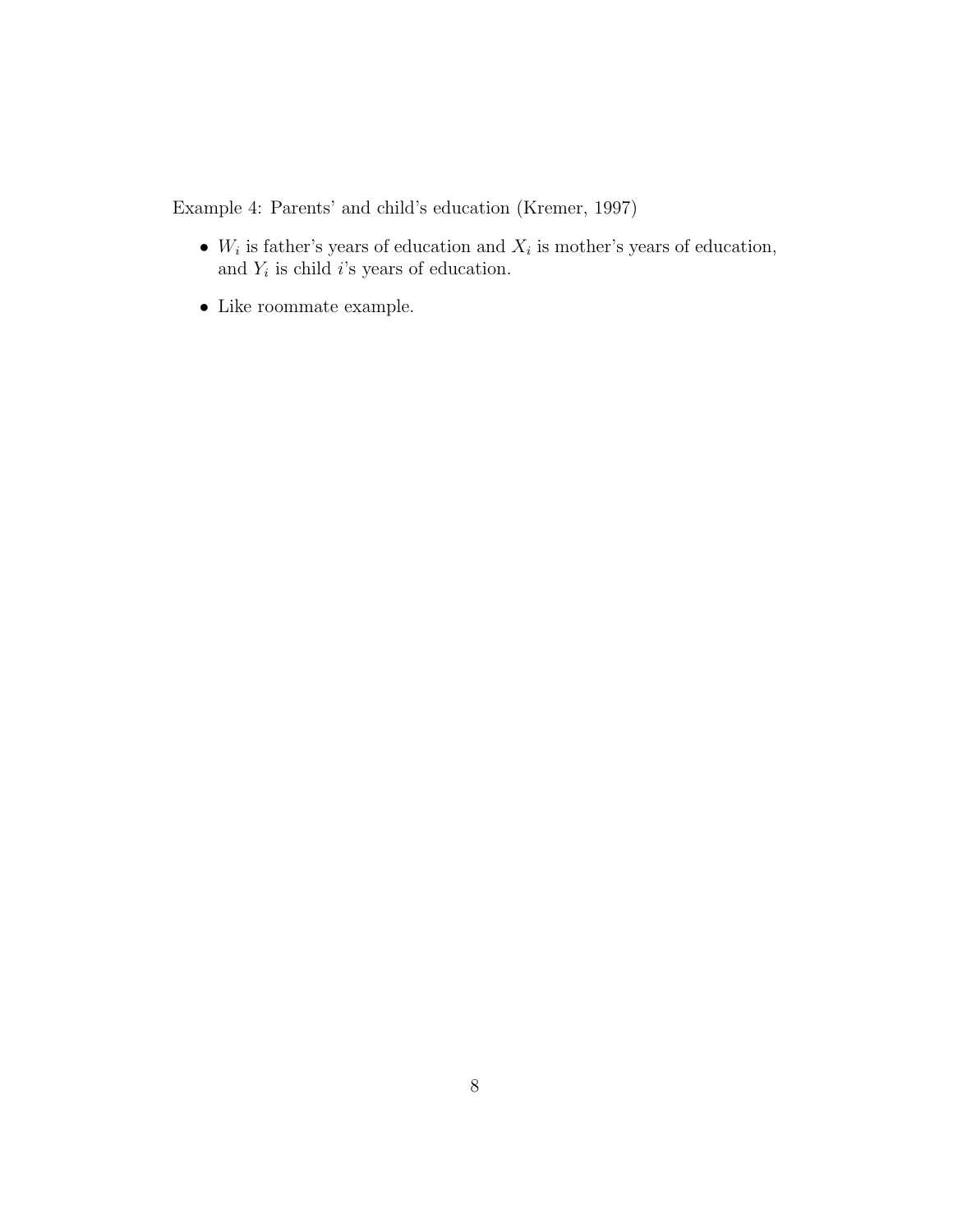Example 5: Effect of group composition/diversity (Graham, Imbens, and Ridder, 2006)

- $Y_i$  is test score of class i, and  $W_i$  fraction of girls in class i.
- Change the fraction girls in class (towards or away from equal representation c.q. segregation) holding total number of girls and class size distribution constant.
- Also reallocation problem, but under different restrictions, i.e. more like supply constrained divisible problem.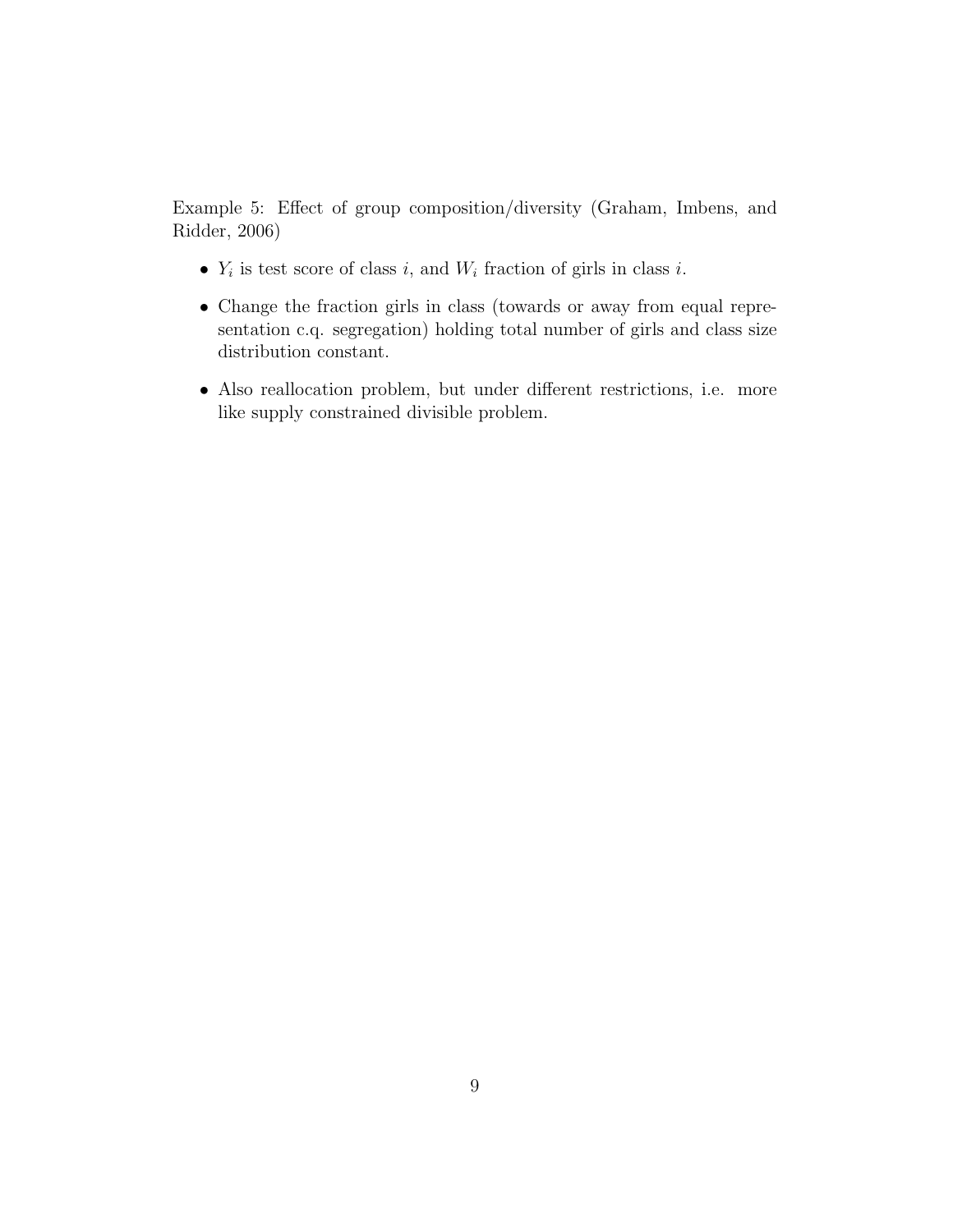#### Average Redistributional Effect

- If we consider a large population then a feasible allocation is a joint distribution of inputs  $W, X$  over units consistent with given fixed marginal distributions of these inputs.
- Special feasible allocations
	- Current or status quo allocation. We do not assume that the status quo is necessarily optimal, i.e. no model for status quo allocation, except assumption that allows us to estimate the production function in (1).
	- There is small literature on analyzing the observed allocation as the outcome of choice by units (e.g. Fox (2006), Choo and Siow (2006)) and if that choice is strictly on the basis of the outcome variable that would potentially be helpful in identifying treatment effects as in the Roy model.
	- Random allocation, i.e. assignment of W independent of  $X_i$ .
	- Positive perfect sorting/assortative matching, i.e. the order of  $W$ in the reallocation is equal to that of  $X_i$ .
	- Negative perfect sorting/negative assortative matching, i.e. the order of W is the reverse of that of  $X_i$ .
	- Comparison of positive assortative and random or negative assortative matching gives a measure of complementarity of inputs.
	- Optimal allocation, i.e. the allocation that maximizes the average outcome.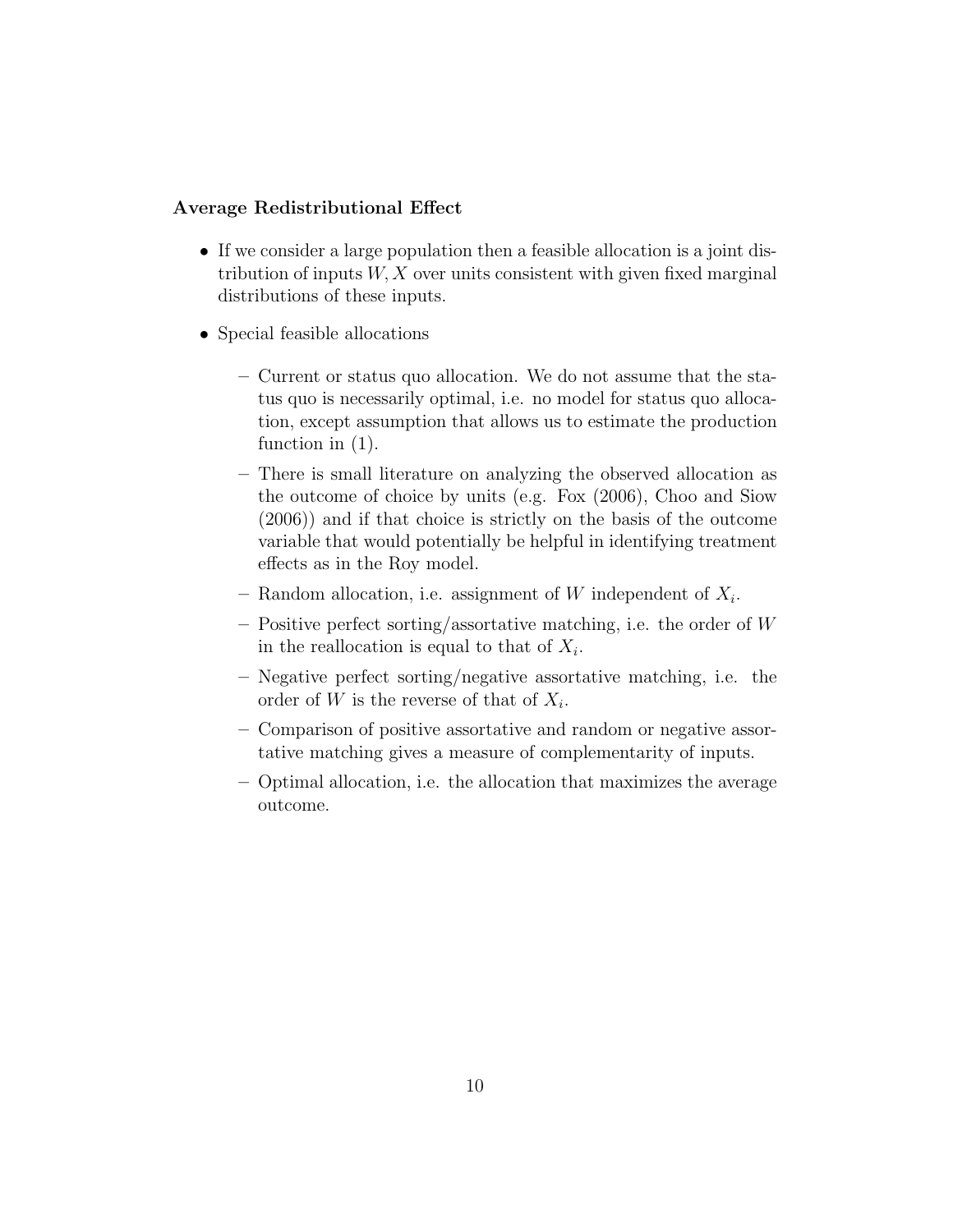Average Redistributional Effect (ARE)

- In this paper we do not compute the optimal allocation and do inference for that allocation. Bhattacharya (2006) considers some issues regarding inference on optimal allocations . Computation of and inference for the optimal allocation are feasible if  $X, W$  take a fine number of values, e.g. years of education, but not if these variables are continuous, as explained later.
- Instead we consider a (two-parameter) class of allocations, the correlated matching allocations, that has all focal allocations as special case. This is a manageable subset of all allocations.
- ARE is average outcome for a particular correlated matching allocation. It is a treatment effect where the treatment is a re-allocation.
- All feasible allocations give the same average outcome if  $g$  is separable, i.e.  $g(w, x) = g_1(w) + g_2(x)$ .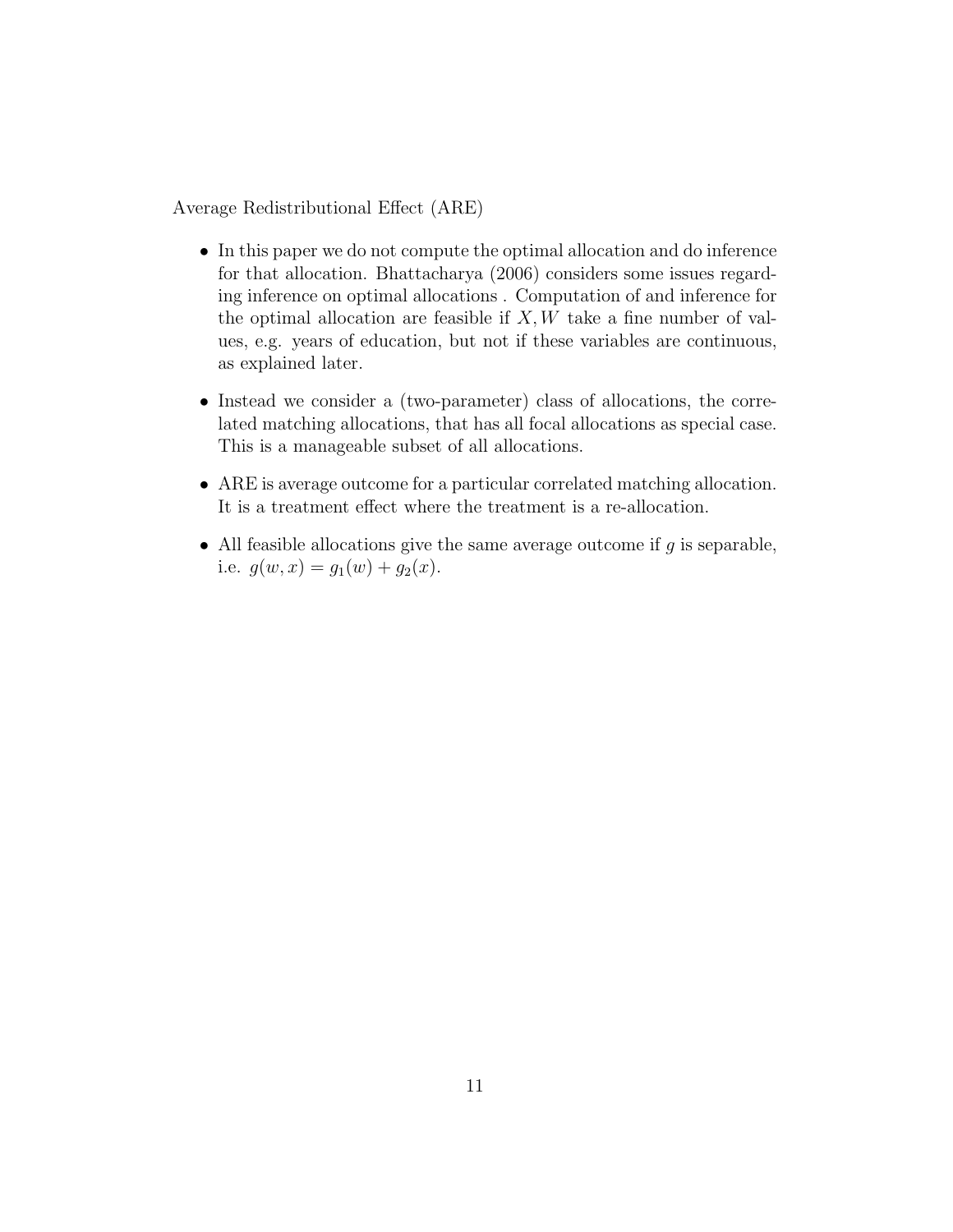Special case:  $X, W$  binary.

- Population is infinite, but  $X, W$  take only two values  $x_1, x_2$  and  $w_1, w_2$ .
- An allocation is a joint distribution  $r_{XW,ij}$ ,  $i, j = 1, 2$  such that

$$
r_{XW,11} + r_{XW,12} = p_{X,1} \tag{2}
$$

$$
r_{XW,11} + r_{XW,21} = p_{W,1} \tag{3}
$$

$$
r_{XW,11} + r_{XW,12} + r_{XW,21} + r_{XW,22} = 1 \tag{4}
$$

with  $p_{XW,ij}$ ,  $i, j = 1, 2$  the population, i.e. status quo, distribution.

• The allocations satisfy

 $r_{XW,12}$  =  $p_{X,1} - r_{XW,11}$  $r_{XW,21}$  =  $p_{W,1} - r_{XW,11}$  $r_{XW,22}$  = 1 -  $p_{X,1}$  -  $p_{W,1}$  +  $r_{XW,11}$ 

and hence are indexed by  $r_{XW,11}$ .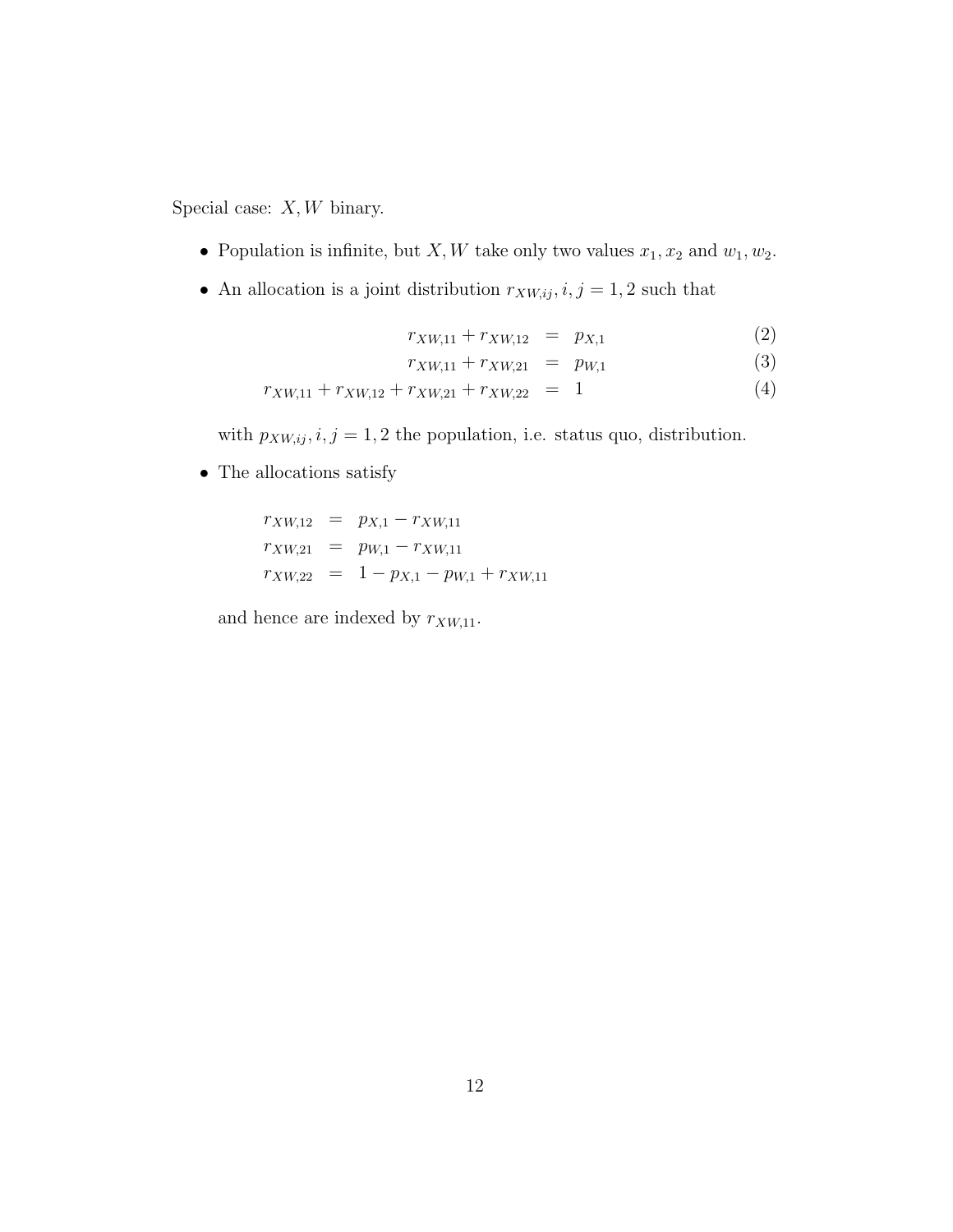- $\bullet\,$  Special allocations
	- Status quo allocation with  $r_{XW,11} = p_{XW,11}$ .
	- Random allocation with  $r_{XW,11} = p_{X,1}p_{W,1}.$
	- Positive sorting allocation with  $r_{XW,11} = \min\{p_{X,1}, p_{W,1}\}.$
	- Negative sorting allocation with  $r_{XW,11} = p_{X,1} \min\{p_{X,1}, p_{W,2}\}.$
- Optimal allocation maximizes

$$
g(x_1, w_1)r_{XW,11} + g(x_1, w_2)(p_{X,1} - r_{XW,11}) + g(x_2, w_1)(p_{W,1} - r_{XW,11})
$$
  
+ $g(x_2, w_2)(1 - p_{X,1} - p_{W,1} + r_{XW,11})$ 

and is equal to positive sorting allocation if

$$
g(x_1, w_1) - g(x_1, w_2) - g(x_2, w_1) + g(x_2, w_2) > 0
$$

and to the negative sorting allocation if reverse holds.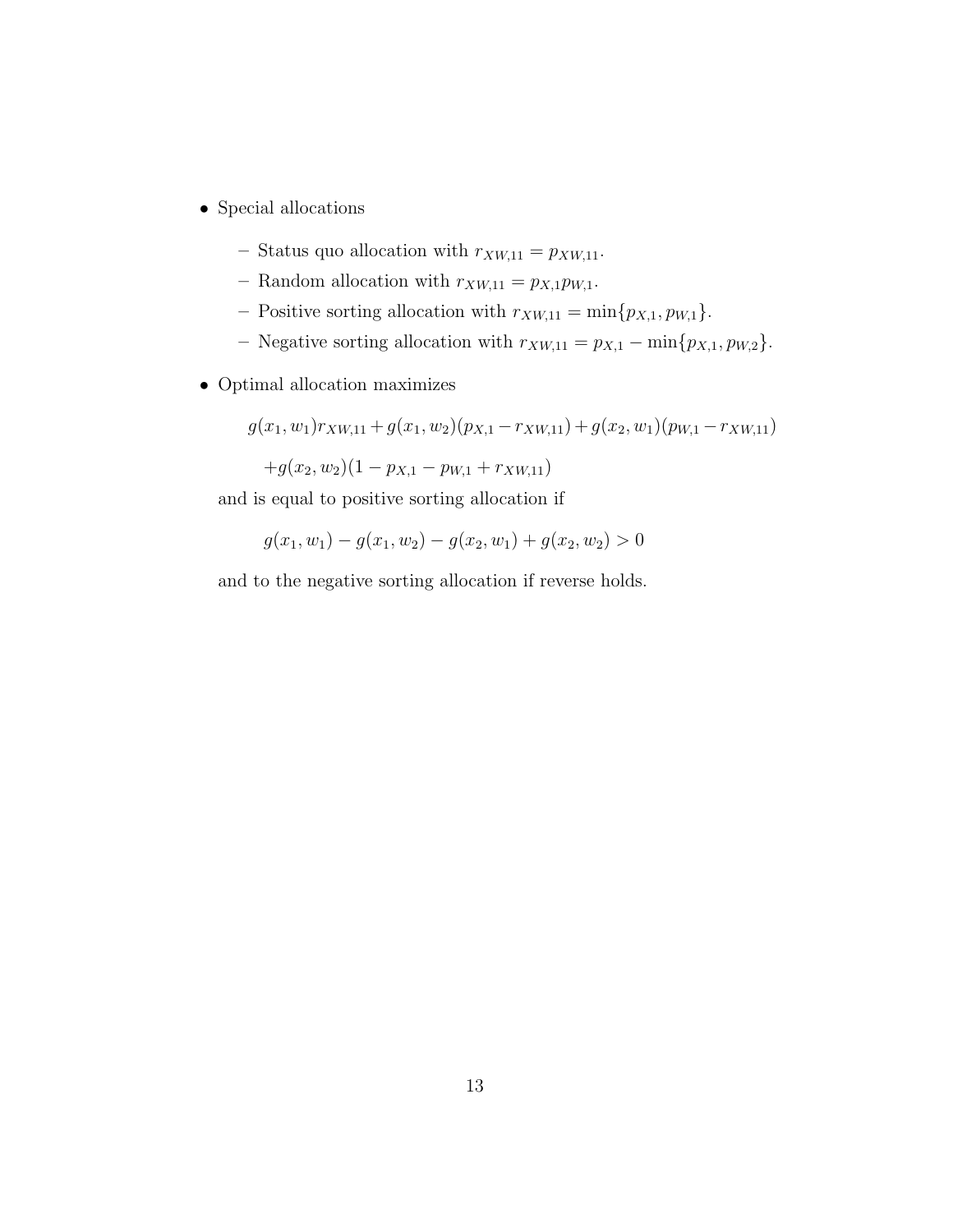Extension to general  $X, W$ 

- X and W take K: allocations indexed by  $(K-1)^2$  parameters.
- Optimal allocation found by linear programming, i.e.

$$
\max \sum_{k=1}^{K} \sum_{l=1}^{K} g(x_k, w_l) r_{XW,kl}
$$

subject to

$$
\sum_{k=1}^{K} r_{XW,kl} = p_{W,l}
$$

$$
\sum_{l=1}^{K} r_{XW,kl} = p_{X,k}
$$

$$
r_{XW,kl} \ge 0
$$

for  $l = 1, ..., L$  and  $k = 1, ..., K$ . This is a transportation problem.

- If we estimate the production function, then the optimal allocation is a consistent estimator of the population optimal allocation.
- $W, X$  continuous variables: Allocations are joint distributions of  $X, W$ with given marginals. Optimal allocation is solution to infinitely dimensional LP problem (replace summations by integrals).
- Optimal allocations are considered in Imbens, Graham, and Ridder (2006).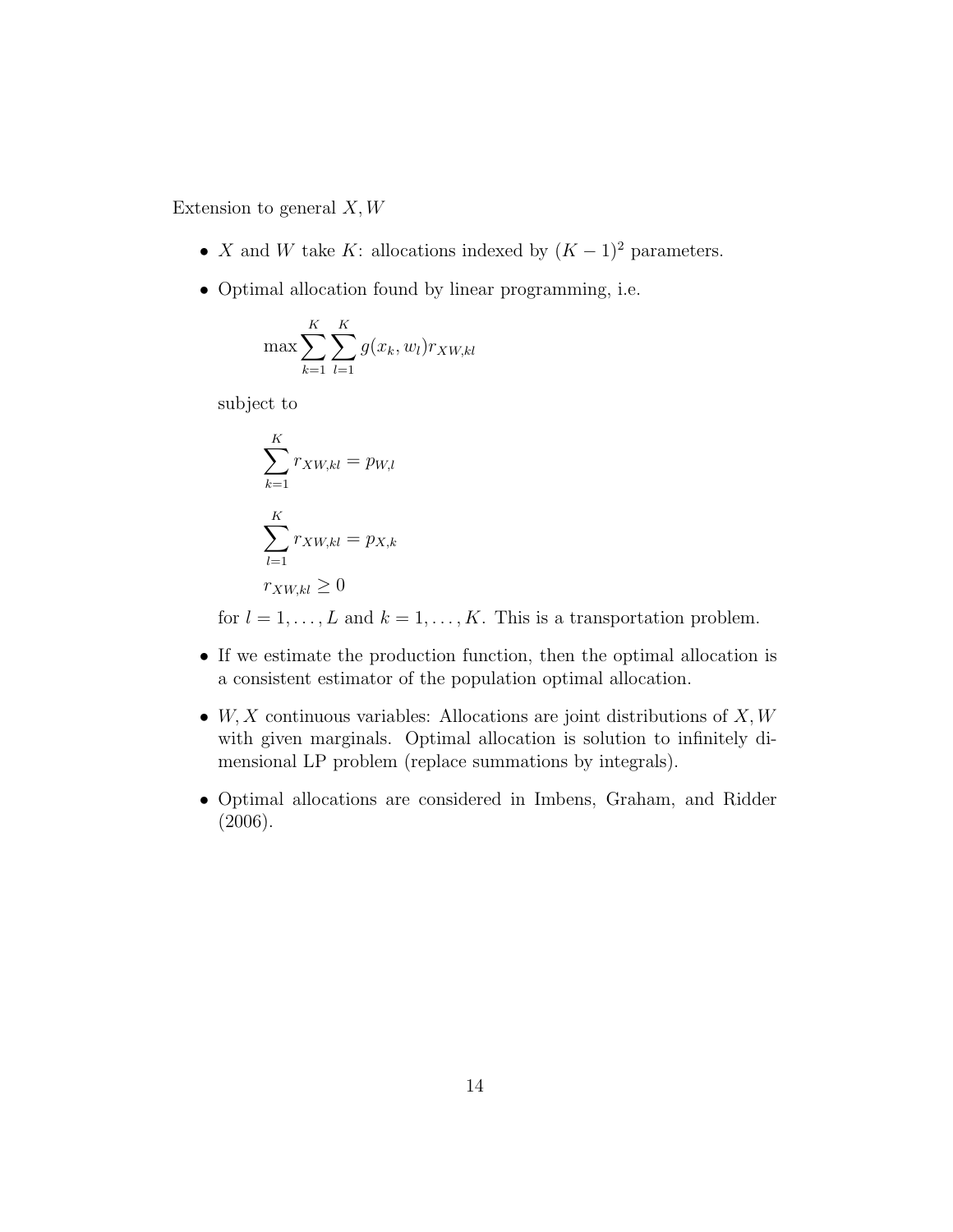#### Estimands and estimation

- Notation
	- $-Y_i(w) =$  output for unit *i* is assigned  $W_i = w$ .
	- $X_i$  = characteristic of i used in assignment of  $W_i$  (could be other input).
	- $Z_i$  vector of other covariates.
- Data:  $Y_i(W_i), W_i, X_i, Z_i$ .
- Assumption: Unconfounded/exogenous assignment of  $W$

 $Y(w) \perp W|X, Z$ 

- Z contains all variables that affect both assignment of W and  $Y(w)$ .
- Credibility is same as in the 0-1 treatment case. Consider  $Y(w)$  with w educational attainment child if mother has (counterfactual) level of education w and W is observed level of education mother.
- This is assumption on marriage market: matching on  $X, Z$  and other variables that are independent of  $Y(w)$ .
- Under this assumption

 $g(w, x, z) = E(Y(w)|W = w, X = x, Z = z) = E(Y(W)|W = w, X = x, Z = z)$ 

i.e. we can obtain g as the average observed output given  $W = w, X =$  $x, Z = z$ .

• If there is no  $Z$  such that assignment is unconfounded, we could identify g using instruments. 'Strong' instrument needed for non-parametric identification, otherwise bounds.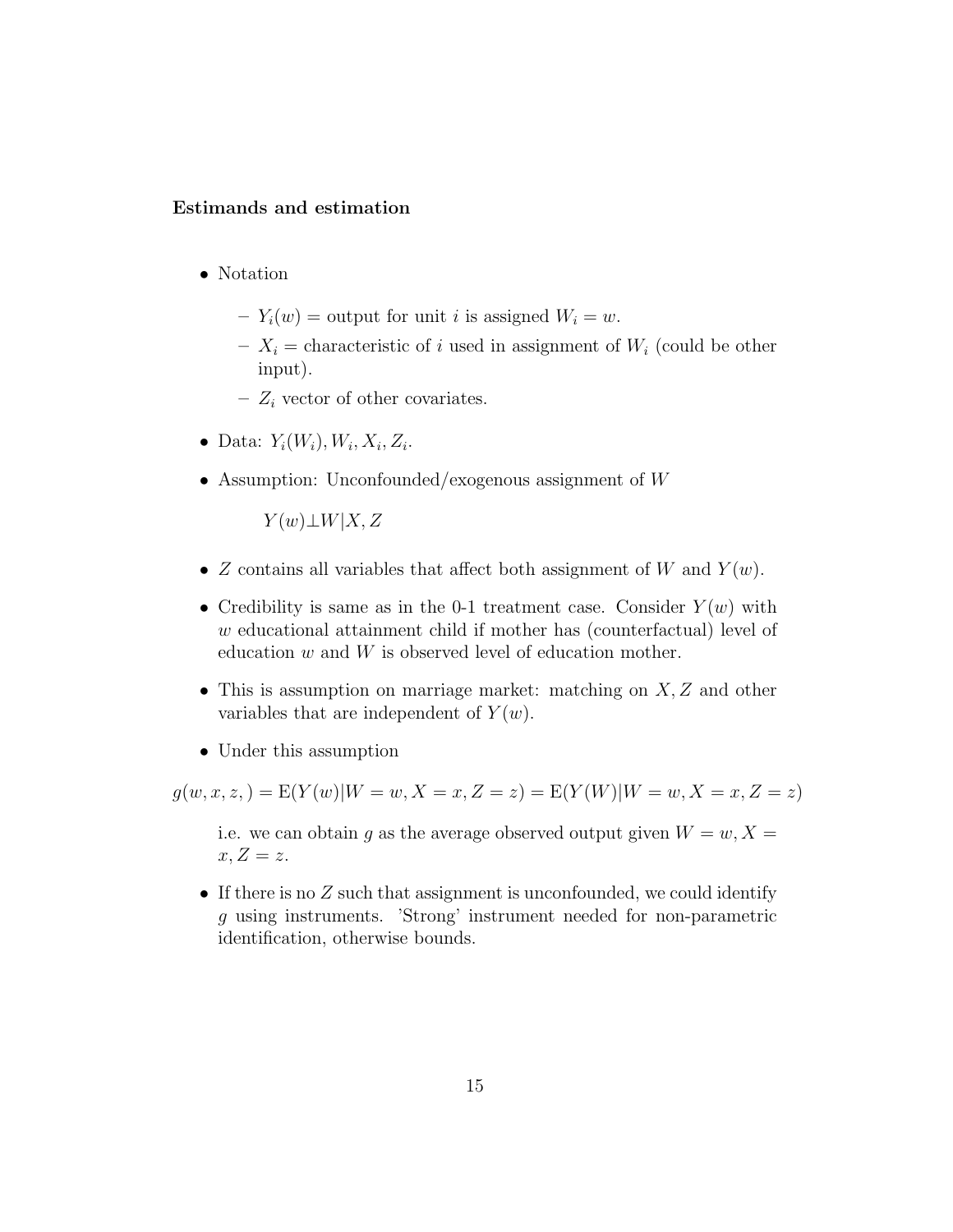#### Estimands (continuous  $X, W$ )

• The correlated matching allocations are defined using a truncated bivariate normal cupola

$$
\phi_c(x_1, x_2; \rho) = \frac{\phi(x_1, x_2; \rho)}{\Phi(c, c; \rho) - \Phi(c, -c; \rho) - [\Phi(-c, c; \rho) - \Phi(-c, -c; \rho)]}
$$

with  $-c < x_1, x_2 \leq c$ . Denote the truncated bivariate cdf by  $\Phi_c$ .

• The truncated normal bivariate distribution gives comprehensive allocations, because the corresponding joint cdf

$$
H_{W,X|Z}(w,x|z) = \Phi_c\left(\Phi_c^{-1}(F_{W|Z}(w|z)), \Phi_c^{-1}(F_{X|Z}(x|z)); \rho\right)
$$

has marginal cdf-s equal to  $H_{W,X|Z}(w,\infty|z) = F_{W|Z}(w|z)$  and  $H_{W,X|Z}(\infty,x|z) =$  $F_{X|Z}(x|z)$ , it reaches the upper and lower Fréchet bounds on the joint CDF for  $\rho = 1$  and  $\rho = -1$ , respectively, and it has (conditionally) independent  $W, X$  as a special case for  $\rho = 0$ .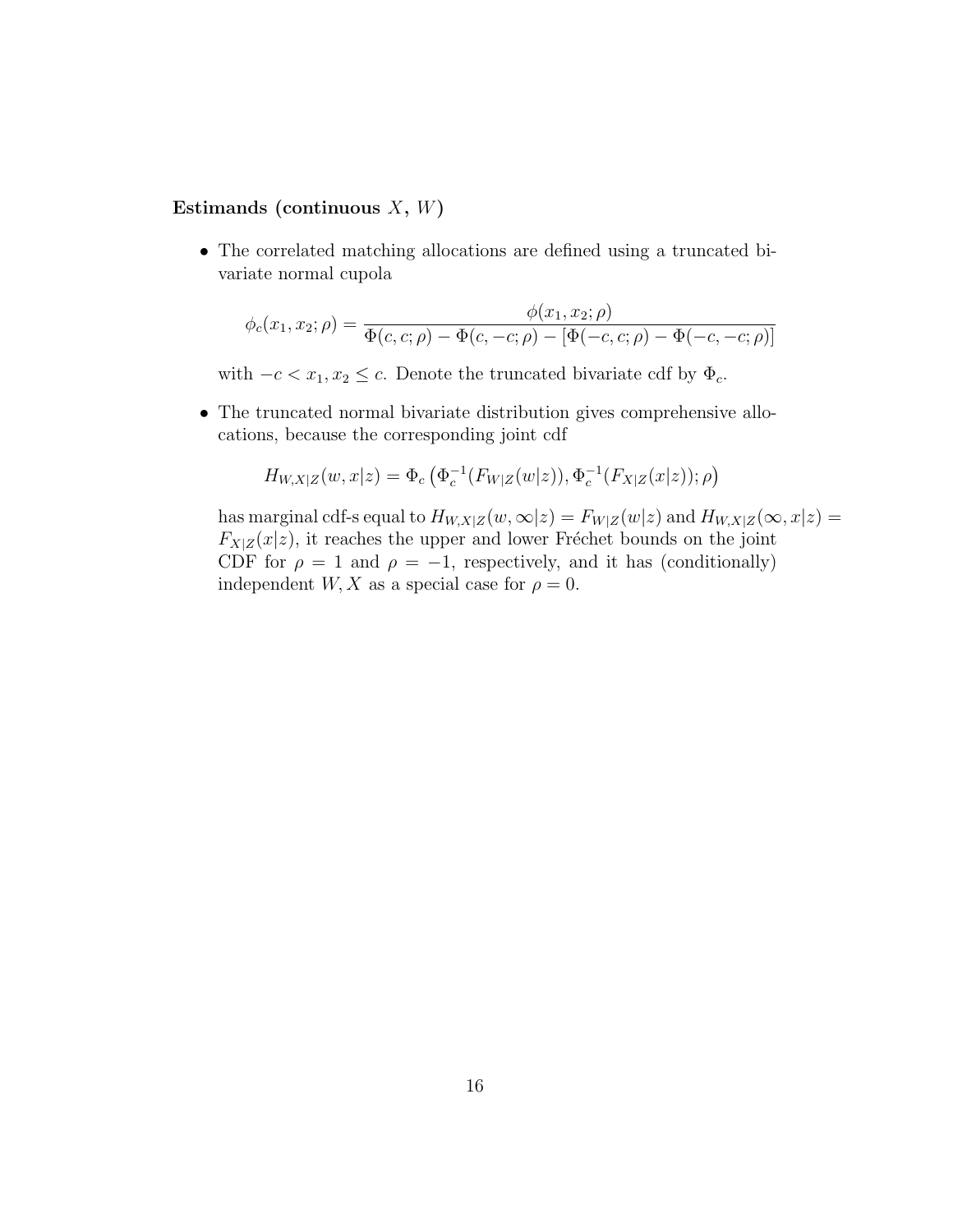- Note that with additional covariates Z we hold the marginal distributions of  $X|Z$  and  $W|Z$  fixed. This is necessary, if  $g(w, x, z)$  is not separable in  $z$  and we want to concentrate on the effect of reallocation of  $W$  among units characterized by  $X, Z$  We need to hold the relation between  $W$  and  $Z$  and  $X$  and  $Z$  constant.
- To obtain an estimate of  $\beta^{cm}(\rho, \tau)$  we note

$$
\beta^{cm}(\rho,\tau) = \tau E(Y) +
$$
  
\n
$$
(1-\tau) \int_x \int_w \int_z g(w,x,z) \frac{\phi_c(\Phi_c^{-1}(F_{W|Z}(w|z)), \Phi_c^{-1}(F_{X|Z}(x|z)); \rho)}{\phi_c(\Phi_c^{-1}(F_{W|Z}(w|z))) \phi_c(\Phi_c^{-1}(F_{X|Z}(x|z)))}
$$
  
\n
$$
\cdot f_{W|Z}(w|z) f_{X|Z}(x|z) f(z) \text{d}w \text{d}x \text{d}z.
$$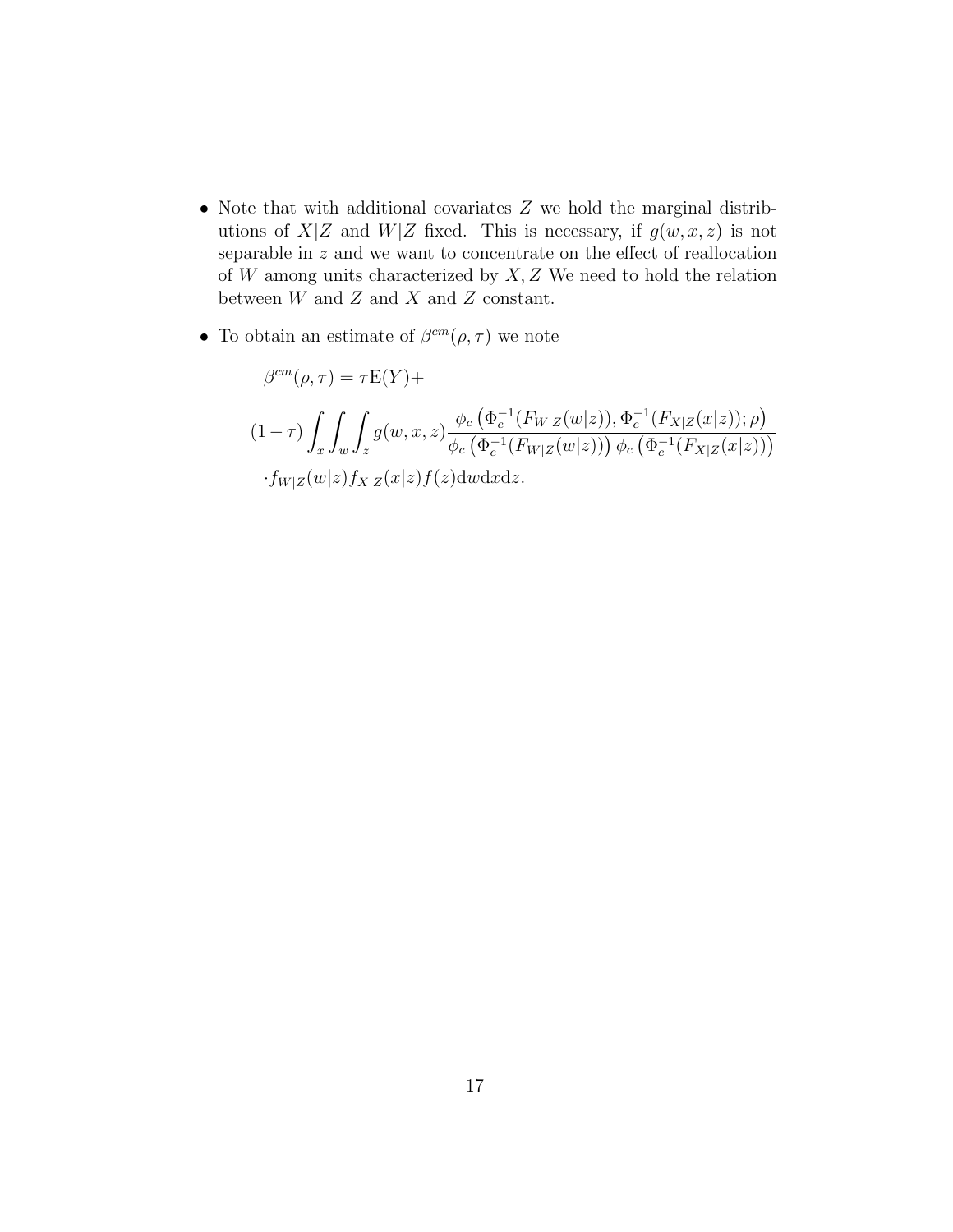Special cases

 $\bullet\,$  Status quo assignment

$$
\beta^{cm}(\rho, 1) = \mathcal{E}(Y)
$$

• Positive perfect sorting

$$
\beta^{cm}(1,0) = \mathbb{E}\left[g\left(F_{W|Z}^{-1}(F_{X|Z}(X|Z)|Z), X, Z\right)\right]
$$

• Negative perfect sorting

$$
\beta^{cm}(-1,0) = \mathbb{E}\left[g\left(F_{W|Z}^{-1}(1 - F_{X|Z}(X|Z)|Z), X, Z\right)\right].
$$

• Random sorting

$$
\beta^{cm}(0,0) = \int_x \int_w \int_z g(w,x,z)dF_{W|Z}(w|z)dF_{X|Z}(x|z)dF_Z(z).
$$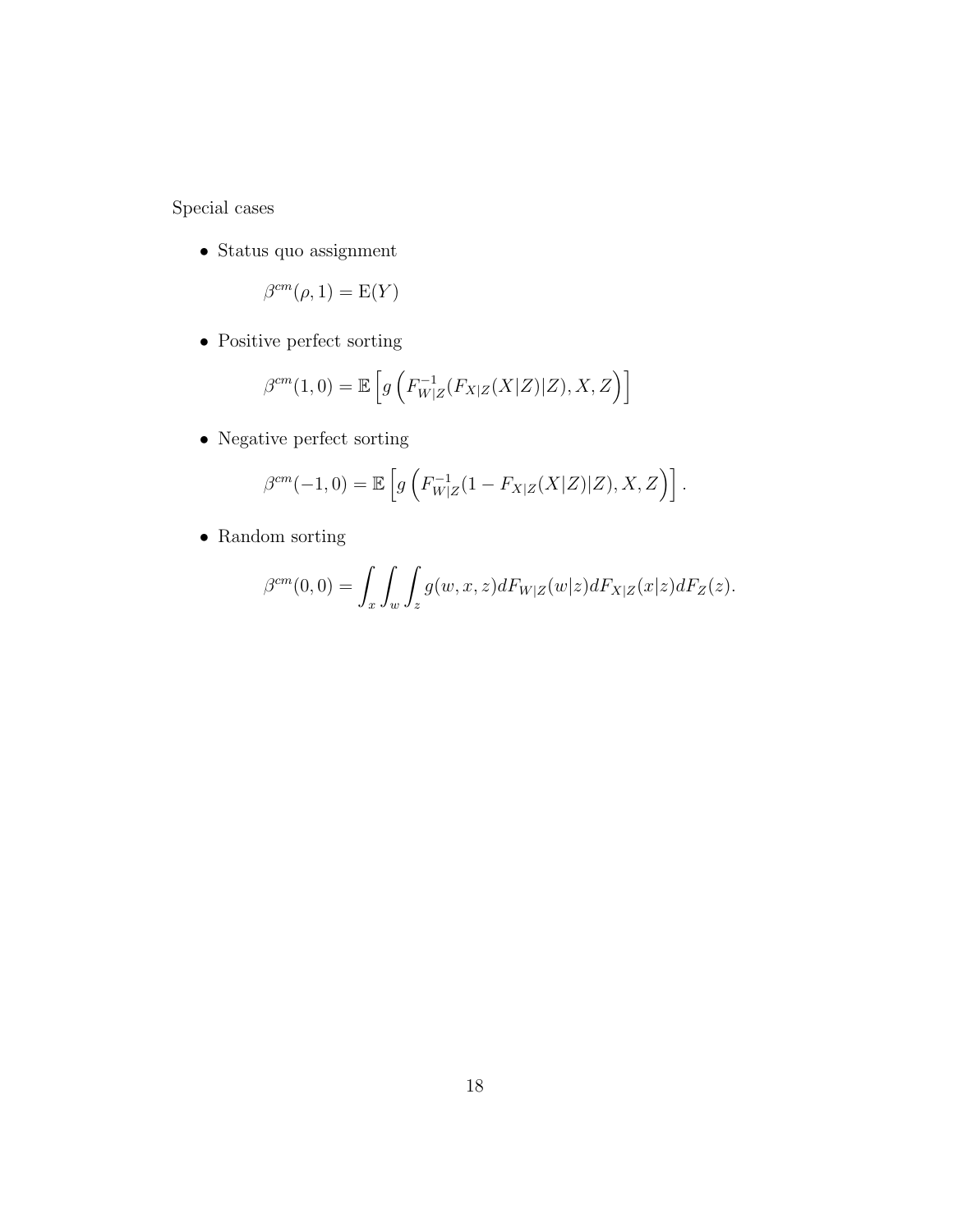### Estimators

• The 'production function'  $g$  is estimated nonparametrically. Kernel regression estimator of  $\boldsymbol{g}$ 

$$
\hat{g}(w, x, z) = \sum_{i=1}^{N} y_i \cdot K((v_i - v)/h) / \sum_{i=1}^{N} K((v_i - v)/h).
$$

• Correlated sorting

$$
\hat{\beta}^{cm}(\rho,0) = \frac{1}{N^2} \sum_{i=1}^{N} \sum_{j=1}^{N} \hat{g}(w_i, x_j, z_j) \frac{\phi(\Phi^{-1}(\hat{F}_W(w_i)), \Phi^{-1}(\hat{F}_X(x_j)); \rho)}{\phi(\Phi^{-1}(\hat{F}_W(w_i))) \phi(\Phi^{-1}(\hat{F}_X(x_j)))}
$$

• Positive perfect sorting

$$
\hat{\beta}^{cm}(1,0) = \frac{1}{N} \sum_{i=1}^{N} \hat{g} \left( \hat{F}_{W}^{-1}(\hat{F}_{X}(x_{i})), x_{i}, z_{i} \right).
$$

• Negative perfect sorting

$$
\hat{\beta}^{cm}(-1,0) = \frac{1}{N} \sum_{i=1}^{N} \hat{g} \left( \hat{F}_{W}^{-1}(1-\hat{F}_{X}(x_{i})), x_{i}, z_{i} \right).
$$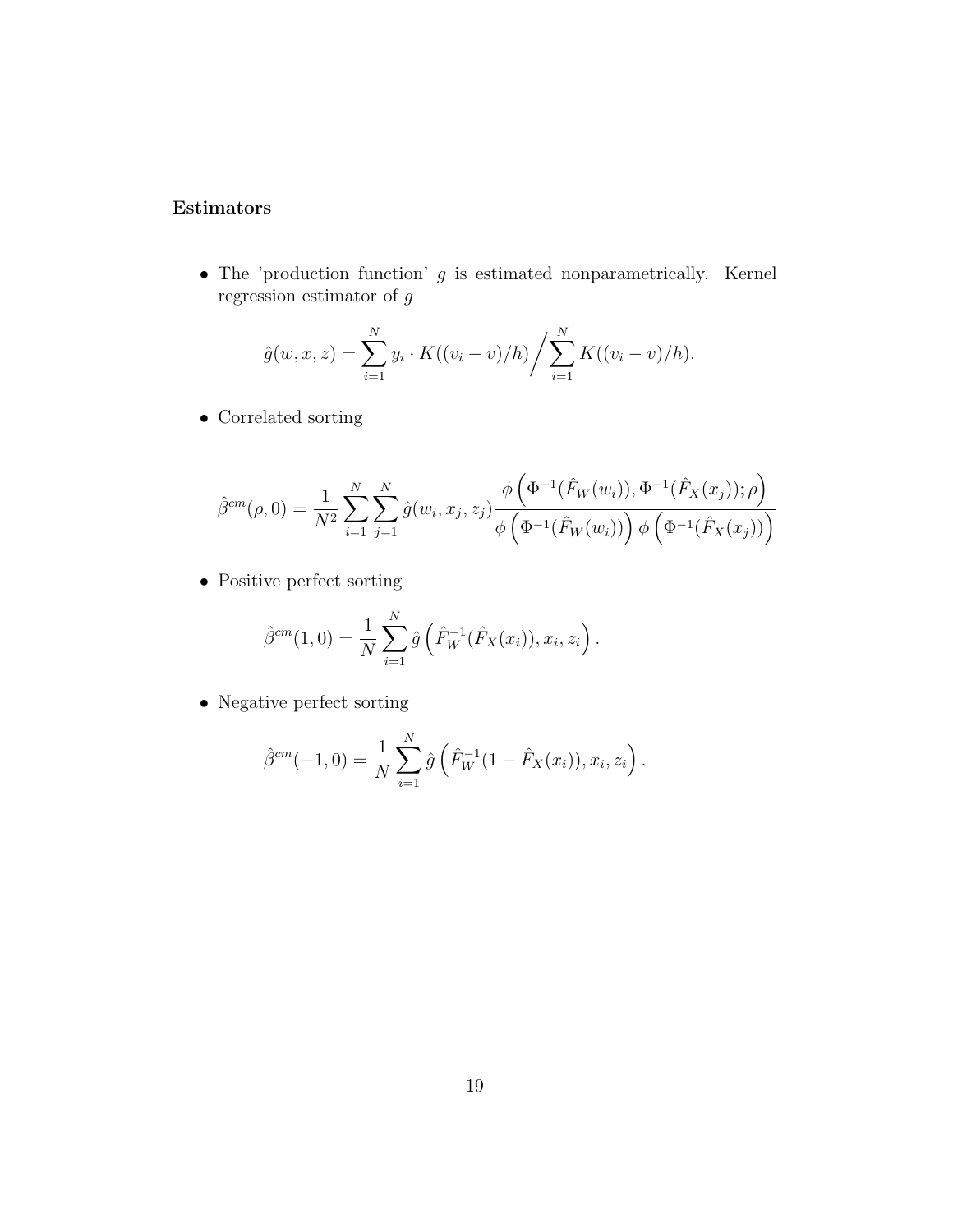#### Asymptotic properties of estimators

- Estimators are averages of nonparametric regression estimators over their arguments.
- Relevant asymptotic theory is partial means as in Newey (1994) and Linton and Nielsen (1995).
- $\hat{\beta}^{cm}(1,0)$  has parametric rate of convergence if we use a higher order kernel and the appropriate bandwidth sequence.
- For  $\hat{\beta}^{cm}(1,0)$  and  $\hat{\beta}^{cm}(-1,0)$  we average over a singular distribution, i.e.  $W$  is a function of  $X$ , so that the rate of convergence is slower than parametric. This singular case is also the reason that we use a kernel and not a series estimator for g.
- Because we take averages over a compact support, we have to deal with boundary bias in the kernel estimators. Can be dealt with by trimming or by the boundary kernel modification in Imbens and Ridder (2006) that combine kernel and series estimators and applies to densities and their derivatives and accommodates higher-order kernels.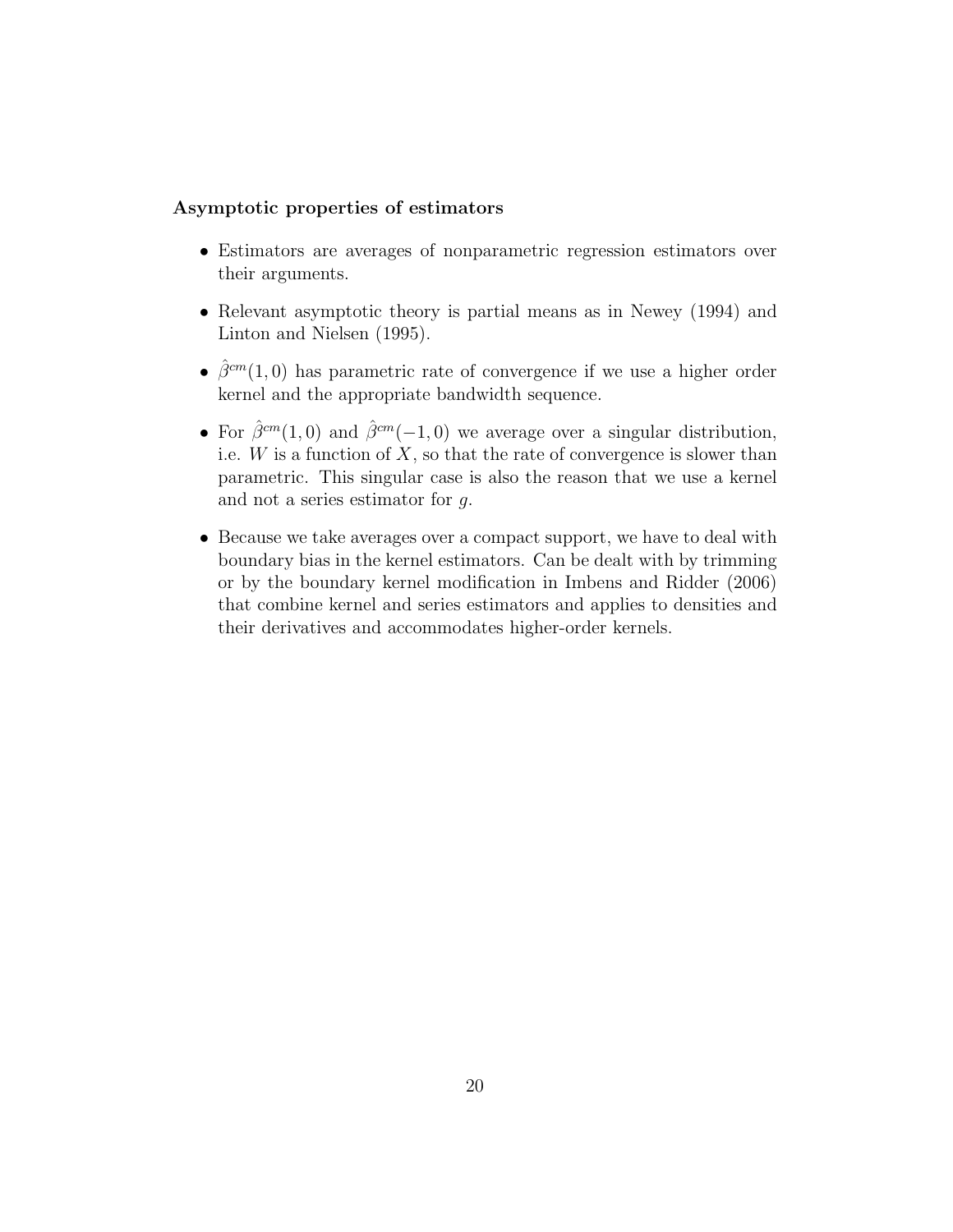#### Testing for local reallocation effects

- Correlated sorting gives the effect of reallocations between perfect positive and negative assortative matching.
- Other approach is to consider small reallocations from the status quo in the direction of positive assortative matching.
- Define  $W_{\rho} = \rho X + \sqrt{1 \rho^2} W$ , so that if  $\rho = 0$ ,  $W_{\rho} = X$  and if  $\rho = 1$ ,  $W_{\rho} = W.$
- Define

$$
\beta(\rho) = \mathbb{E}\left[g(F_{W|Z}^{-1}(F_{W_{\rho}}(W_{\rho}|Z)|Z), X, Z)\right].
$$

and consider

$$
\gamma = \frac{\partial \beta}{\partial \rho}(0).
$$

• We find

$$
\gamma = \mathbb{E}\left[\frac{\partial g}{\partial w}(W, X, Z) \cdot (X - \mathbb{E}[X|W, Z])\right].
$$

(average measure of local complementarity)

• Advantage is that this test is not affected by potential support problems.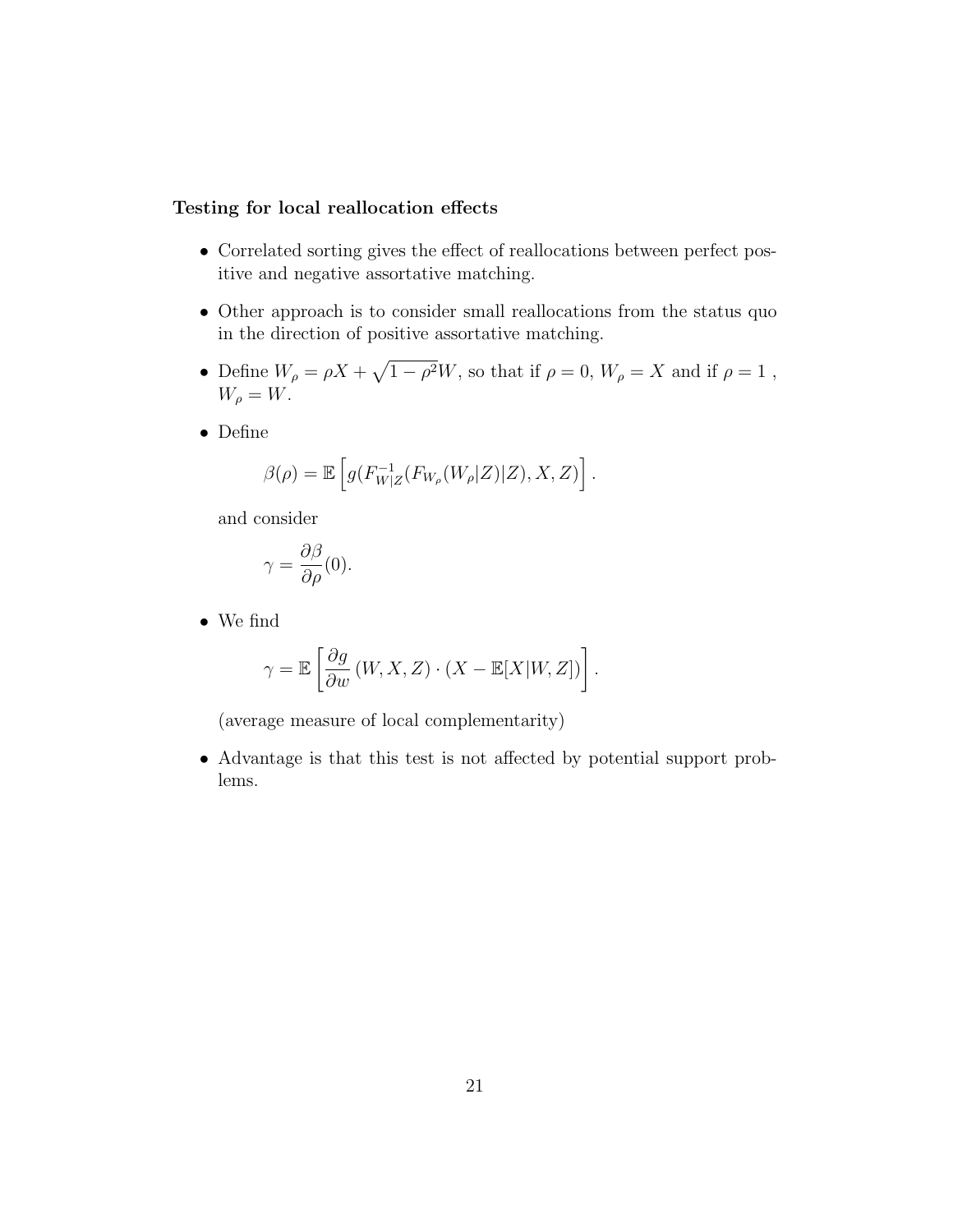### Application

- Kremer (1997) considered effect of change in correlation of parents' education on inequality of education among children,
- He specifies a linear relation between parents' and child's education, i.e. no effect of redistribution on average education of children.
- We use data on 10272 children from the NLSY. For now only education of father and mother  $(X, W)$  and education of child Y.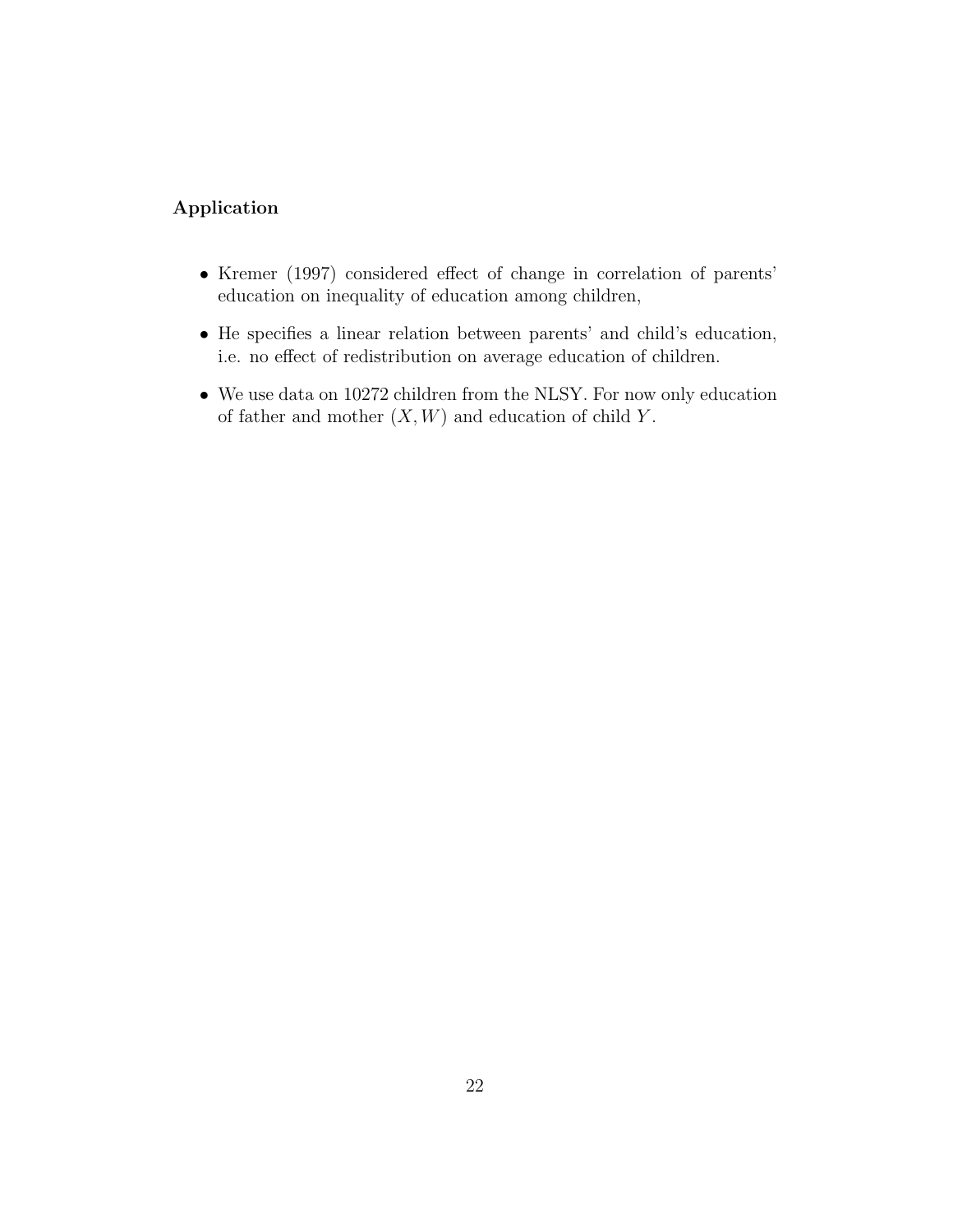• Summary statistics

|            | Mean  | Std. |
|------------|-------|------|
|            |       | dev. |
| Ed. child  | 13.06 | 2.38 |
| Ed. mother | 11.20 | 2.87 |
| Ed. father | 11.20 | 3.64 |

Table 1: Years of education NLSY;  ${\cal N}=12272$ 

Correlation of parents' education is 0.6.

• Regression of education child on education father and mother, squares and interaction

Table 2: Regression of education of child on education parents; NLSY,  $N =$ 10272

|                                | Coefficient | Standard |
|--------------------------------|-------------|----------|
|                                |             | err.     |
| Constant                       | 11.27       | .19      |
| Ed. mother                     | $-.041$     | .036     |
| Ed. father                     | $-.077$     | .029     |
| Ed. mother <sup>2</sup>        | .011        | .0023    |
| Ed. $father2$                  | .011        | .0015    |
| Ed. mother $\times$ Ed. father | .0014       | .0029    |
| $R^2$                          | .22         |          |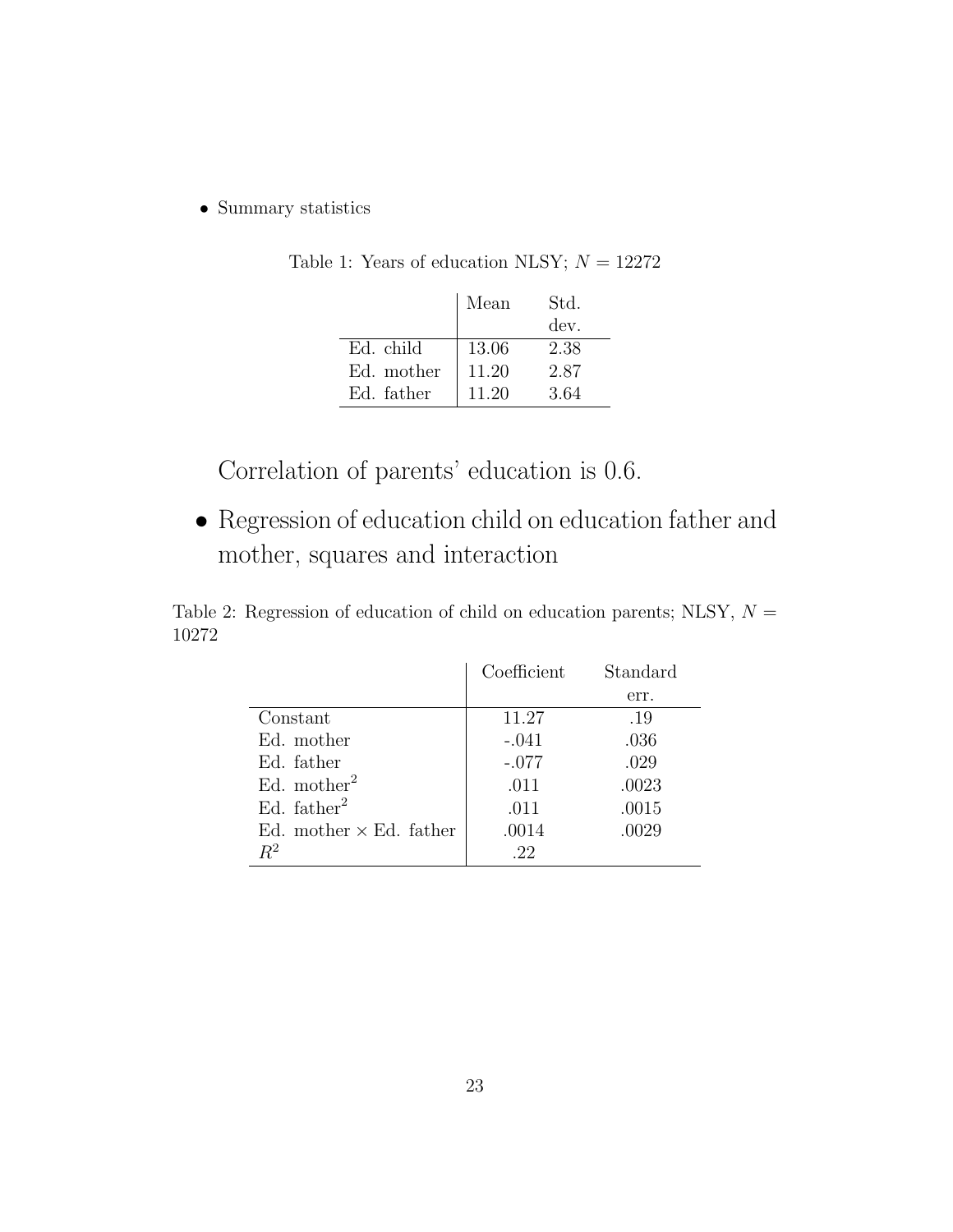$\bullet$  Average education child by education father and mother



Figure 1: Average years of education child by education father and mother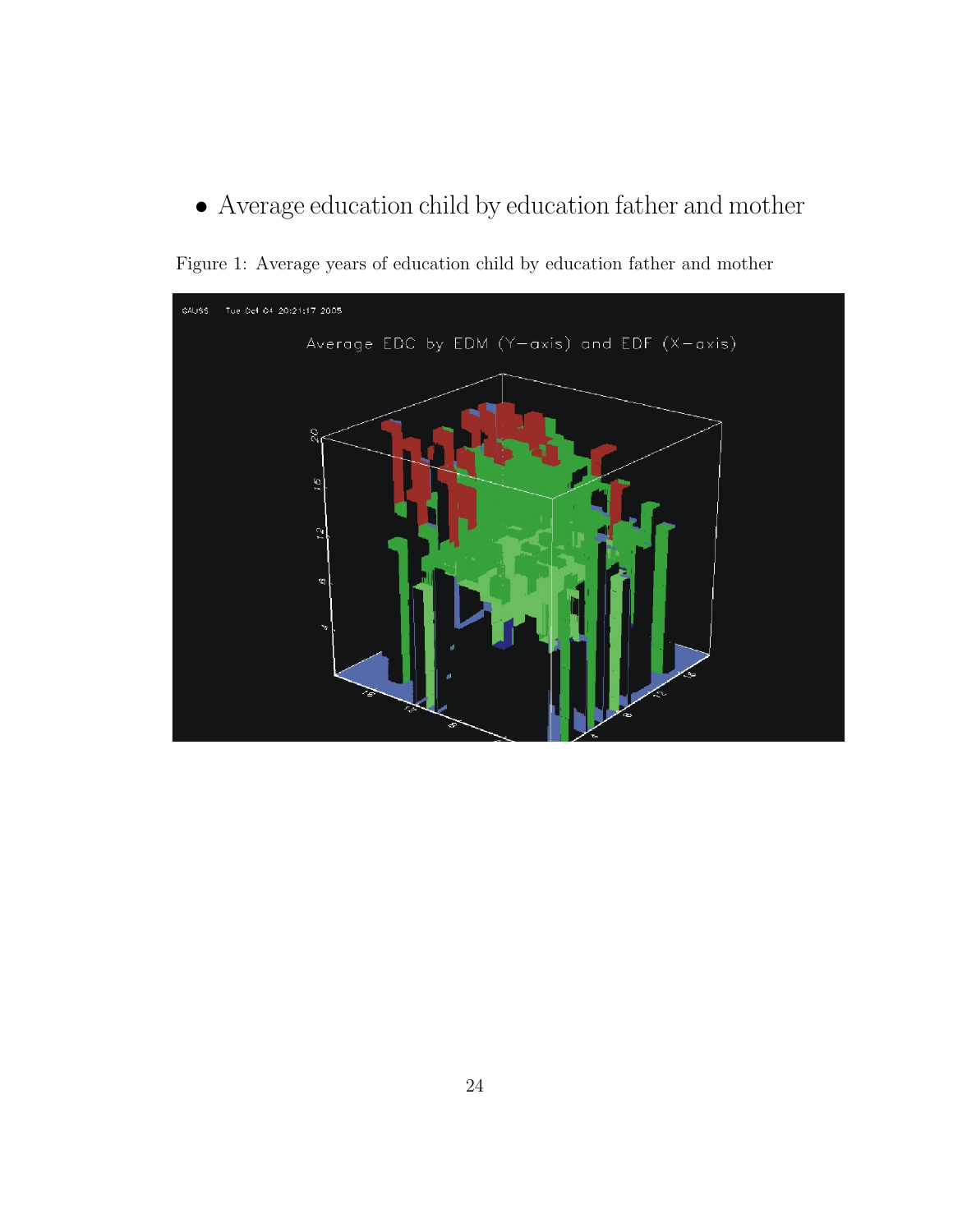

Figure 2: Average years of education child minus predicted by education father and mother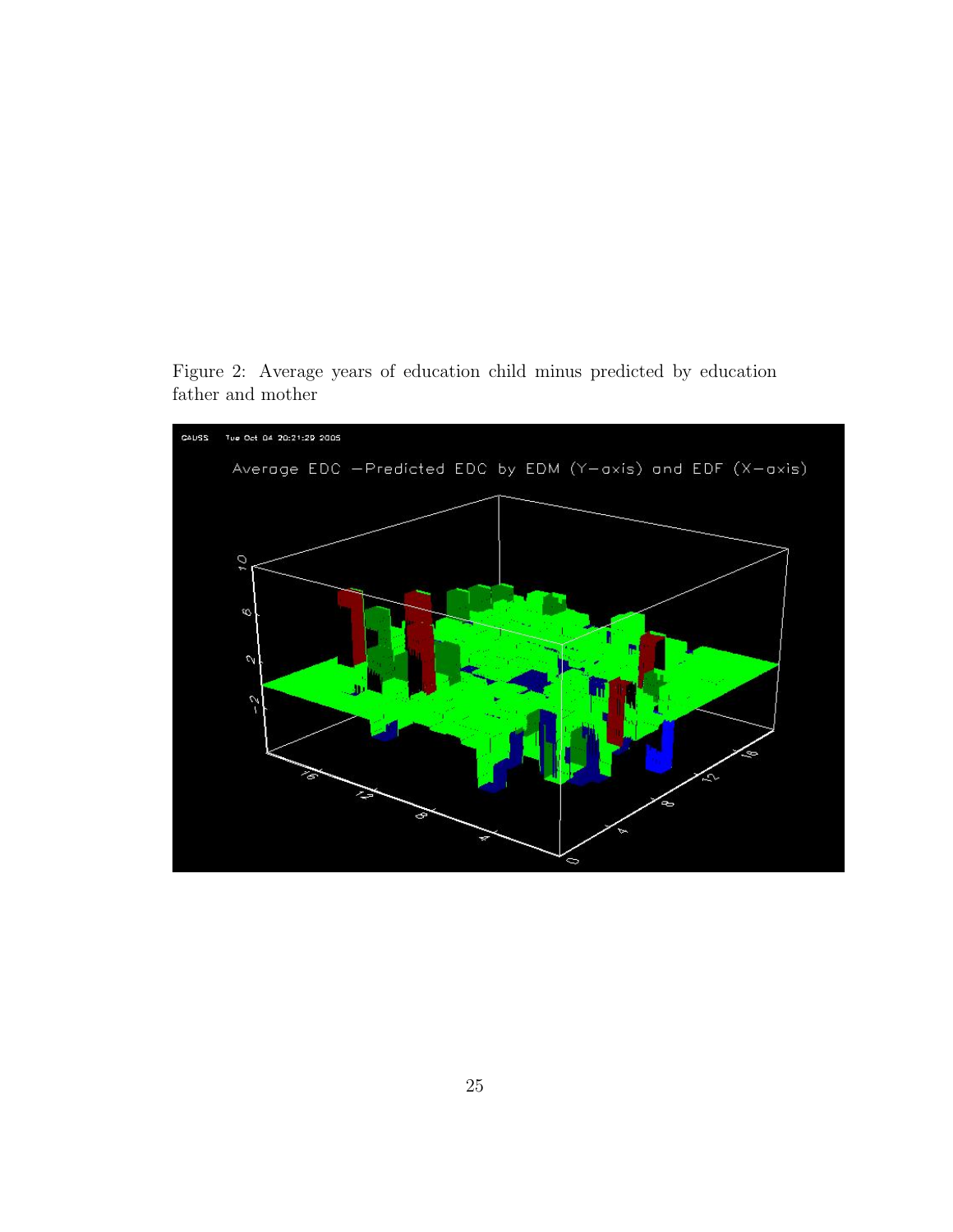## $\bullet$  Correlated sorting effect

| ρ         | $\beta_{cs}$ | $\mathrm{Std}(\hat{\beta}_{cs})$ |
|-----------|--------------|----------------------------------|
| $-.99$    | 11.5         | .069                             |
| $-.8$     | 11.7         | .048                             |
| $-.6$     | 11.9         | .040                             |
| -.4       | 12.1         | .037                             |
| $-.2$     | 12.4         | .034                             |
| 0.        | 12.6         | .033                             |
| $\cdot^2$ | 12.8         | .031                             |
| $\cdot$ 4 | 12.9         | .030                             |
| .6        | 13.0         | .029                             |
| .8        | 13.0         | .029                             |
| .99       | 13.1         | .039                             |

Table 3: Average education given correlated  $(\rho)$  sorting